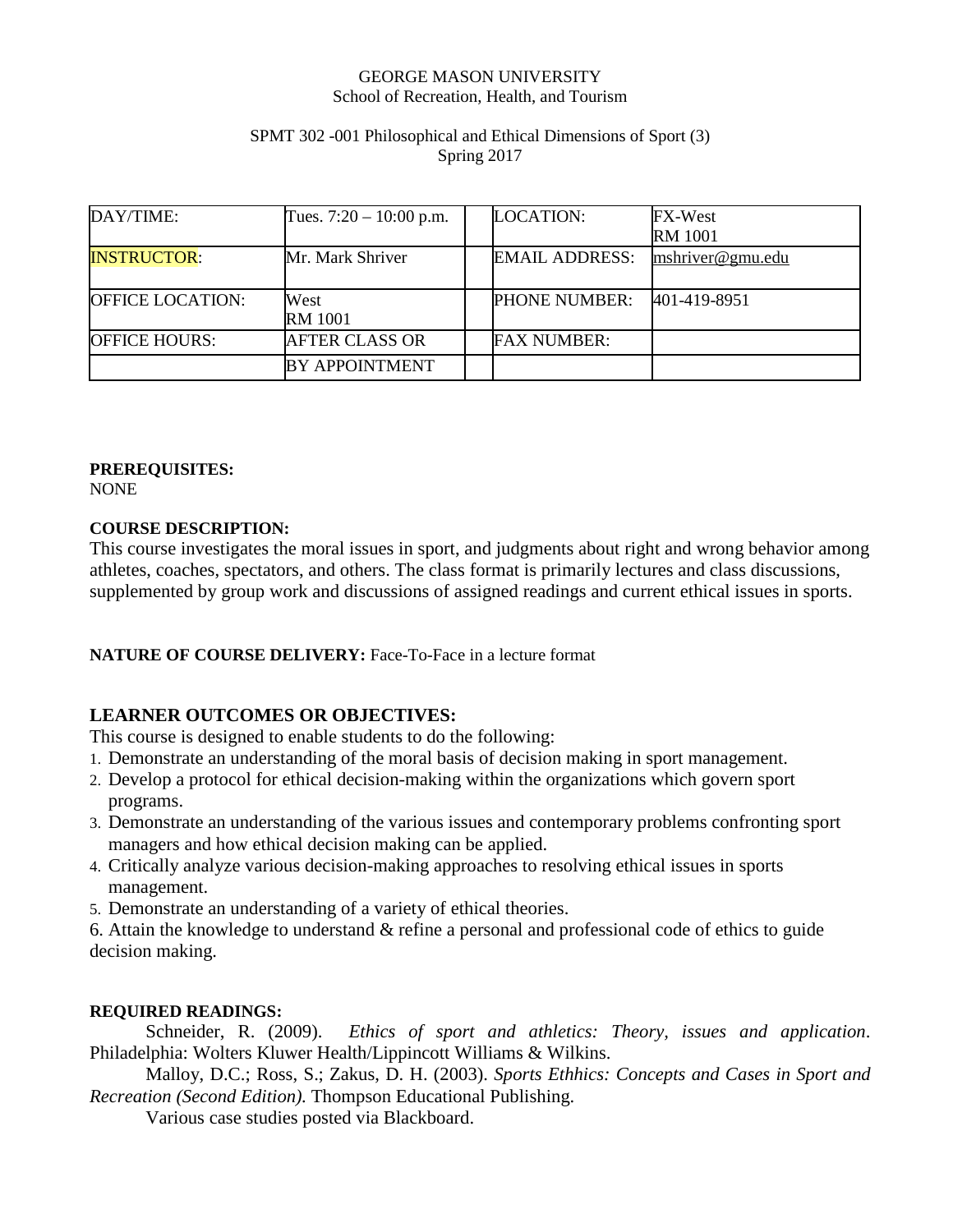## **Course Performance Evaluation:**

Students are expected to submit all assignments on time in the manner outlined by the instructor (e.g., Blackboard, Tk20, hard copy).

### **POLICIES**

- 1. Participation: Attendance is essential for the success of the class. Much of your work is based on information from the lectures and participation in class discussions. Should you miss an assignment due to absence, you will be allowed to make it up provided that you have written documentation regarding the nature of the absence.
- 2. Written Assignments: Written assignments will be expected to demonstrate college quality writing. Papers and written assignments not turned in on the specified day will be given a grade lower than the one deserved. For example, an "A" assignment submitted late will be given a grade of "B."
- 3. Honor Policy: George Mason University take its honor policy quite seriously. Examinations, papers, and other assignments must be your own work with the only exception of group projects.

The instructor is solely responsible for assigning grades. As such, the instructor reserves the right to assess student performance in each of the categories identified in the EVALUATION section of this syllabus. Student non-compliance with stated academic, honor, attendance, or participation expectations will result in a '0' for the associated evaluation.

Exams (3) multiple choice, true/false, matching, short essay 300 points Participation (attendance, class participation, writing assignments, in class assignments) 20 points Sport Ethics Debate Presentation (group project) 150 points Mini Class Discussion – Current Sport Ethics Event 50 points TOTAL 400 points

## **EVALUATION:**

| <b>Percent</b><br>Requirements                    |                                       |     |  |  |  |
|---------------------------------------------------|---------------------------------------|-----|--|--|--|
| Exam                                              |                                       |     |  |  |  |
| First Exam (Chapters 1, 2, 3)<br>#1               |                                       |     |  |  |  |
| #2                                                | Second Exam (Chapters 4, 5, 6, 7)     | 100 |  |  |  |
| #3                                                | Third Exam (Schneider: Chapters 8, 9) | 100 |  |  |  |
|                                                   |                                       |     |  |  |  |
| Quizzes (3 quizzes worth $10$ points each)        |                                       |     |  |  |  |
| Mini-Class Discussion (one current event article) |                                       |     |  |  |  |
| Participation (attendance, class discussions)     |                                       |     |  |  |  |
|                                                   |                                       |     |  |  |  |
| <b>TOTAL</b>                                      |                                       |     |  |  |  |

*This course will be graded on a point system, with a total of 400 possible points.*

#### **Instructor Expectations:**

- 1. All assigned reading for each class is expected to be done prior to class.
- 2. All written assignments must be typed (computer word processing is recommended).
- 3. Regular attendance and participation is expected. If you miss a class, it is your responsibility to obtain class materials from sources other than the instructor.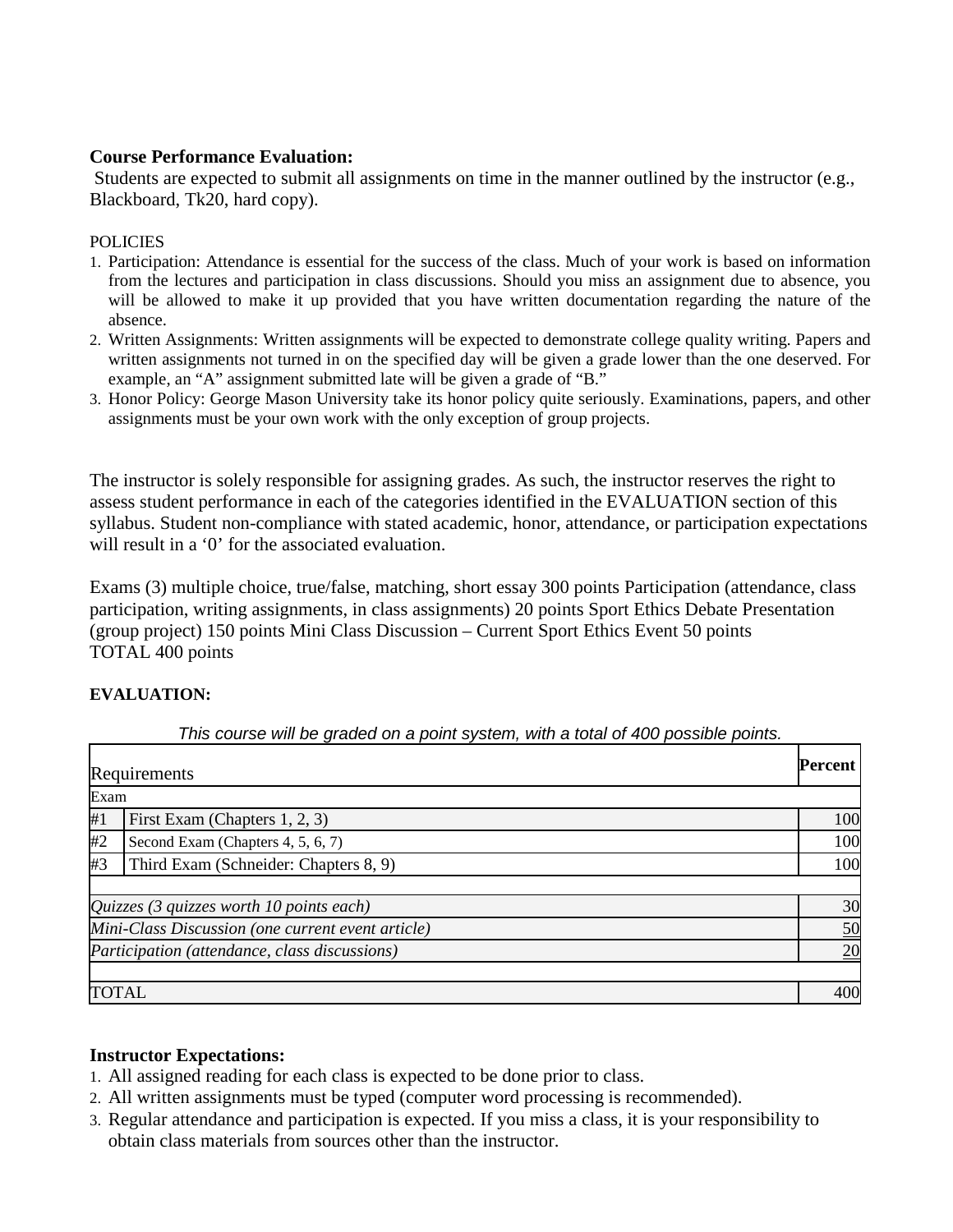4. Students must abide by the Honor Code, guided by the spirit of academic integrity.

## **Class Attendance:**

It enhances your academic success to be in class; therefore, you should attend ALL scheduled class meetings in accordance with George Mason policy: Students are expected to attend the class periods of the courses for which they register. In-class participation is important not only to the individual student, but to the class as a whole. Because class participation may be a factor in grading, instructors may use absence, tardiness, or early departure as de facto evidence of non-participation. Students who miss an exam with an acceptable excuse may be penalized according to the individual instructor's grading policy, as stated in the course syllabus.

# **Participation:**

Respect the free exchange of thought in an academic environment and the participants therein. For example: a) do not have any sound emitting devices turned on; b) wait until the teacher/guest speaker has finished prior to gathering your belongings; and c) do not smoke, chew tobacco, eat, sleep, disrupt others by inappropriate talking, or disrespect the class schedule by being tardy. You are encouraged to a) feel free to openly and respectfully contribute your thoughts; b) listen actively to the comments of others; c) be punctual; d) ask any and all appropriate questions that you have; and e) maintain civility in your interpersonal communications. Class discussions will be conducted in a civil, informed fashion wherein disruptive students will be asked to leave the class. Your contributions are not only welcomed, they are essential.

**Alternative Work:** There is NO make-up work. Only those excused absences supported by documentation will be addressed at the instructor's discretion on an individual basis (e.g. a physician's note for an illness). Alternative work due to intercollegiate athletic competitions or other legitimate university activity must be arranged PRIOR to due date. A grade of '0' will be assigned to all missed work unless otherwise determined by the instructor.

|    | <b>Grading Scale</b> |               |           |   |             |  |             |
|----|----------------------|---------------|-----------|---|-------------|--|-------------|
| A  | $= 94 - 100$         | $B+$          | $88 - 89$ |   | $= 78 - 79$ |  | $= 60 - 69$ |
| A- | -93<br>$90 -$        | B             | $84 - 87$ | ∼ | $74 - 77$   |  | $0 - 59$    |
|    |                      | $\mathbb B$ - | $80 - 83$ |   | $70 - 73$   |  |             |

# **Professional Dispositions:**

Students are expected to exhibit professional behaviors and dispositions at all times.

# **Core Values Commitment:**

The College of Education and Human Development is committed to collaboration, ethical leadership, innovation, research-based practice, and social justice. Students are expected to adhere to these principles: [http://cehd.gmu.edu/values/.](http://cehd.gmu.edu/values/)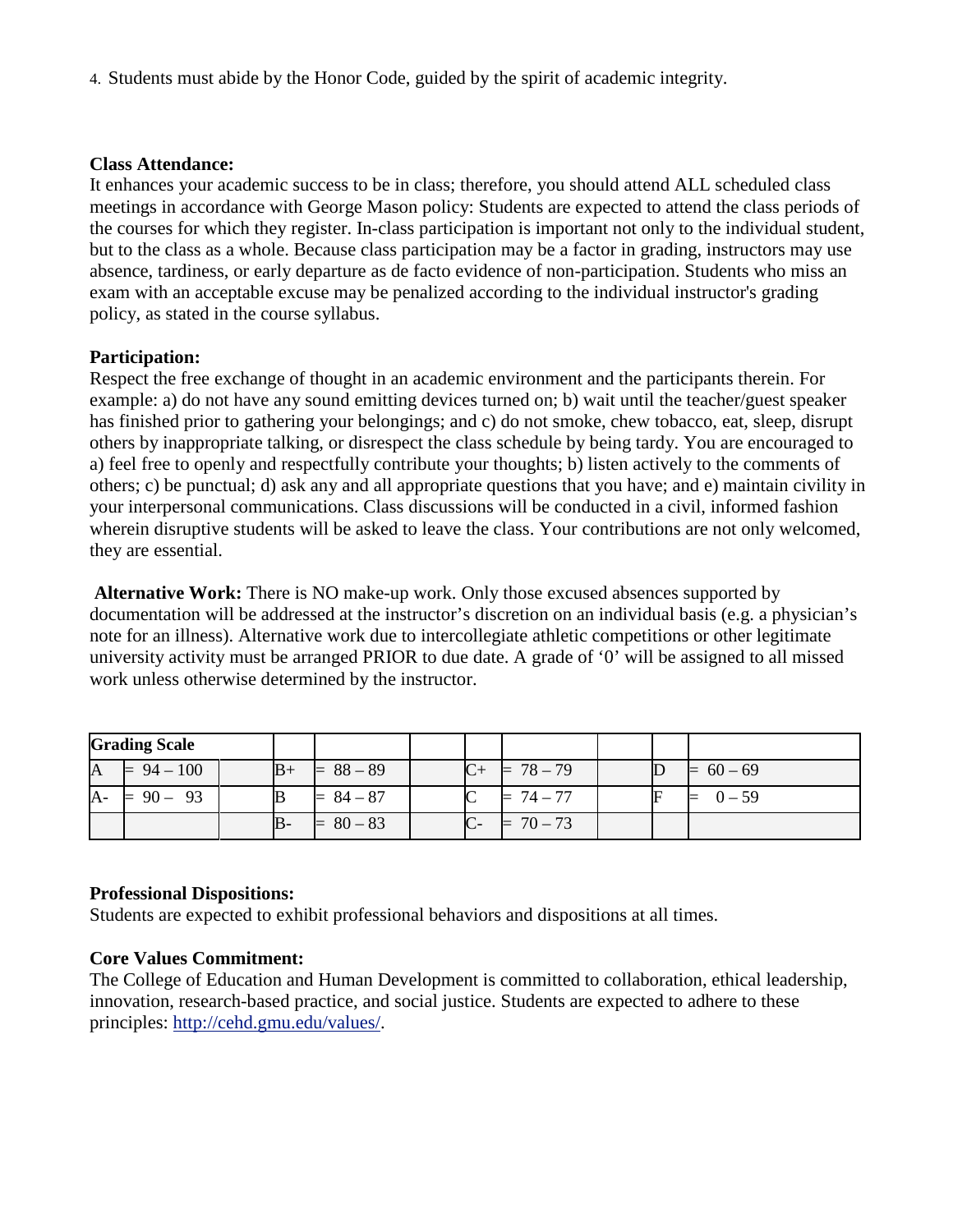## **GMU POLICIES AND RESOURCES FOR STUDENTS**

a. Students must adhere to the guidelines of the George Mason University Honor Code (See [http://oai.gmu.edu/the-mason-honor-code/\)](http://oai.gmu.edu/the-mason-honor-code/).

b. Students must follow the university policy for Responsible Use of Computing (See [http://universitypolicy.gmu.edu/policies/responsible-use-of-computing/\)](http://universitypolicy.gmu.edu/policies/responsible-use-of-computing/).

c. Students are responsible for the content of university communications sent to their George Mason University email account and are required to activate their account and check it regularly. All communication from the university, college, school, and program will be sent to students solely through their Mason email account.

d. The Counseling and Psychological Services (CAPS) staff consists of professional counseling and clinical psychologists, social workers, and counselors who offer a wide range of services (e.g., individual and group counseling, workshops and outreach programs) to enhance students' personal experience and academic performance (See<http://caps.gmu.edu/>).

e. Students with disabilities who seek accommodations in a course must be registered with the Office of Disability Services (ODS) and inform their instructor, in writing, at the beginning of the semester (See <http://ods.gmu.edu/>).

f. Students must follow the university policy stating that all sound emitting devices shall be turned off during class unless otherwise authorized by the instructor.

g. The Writing Center staff provides a variety of resources and services (e.g., tutoring, workshops, writing guides, handbooks) intended to support students as they work to construct and share knowledge through writing (See<http://writingcenter.gmu.edu/>).

h. The Office of Student Support staff helps students negotiate life situations by connecting them with appropriate campus and off-campus resources. Students in need of these services may contact the office by phone (703-993-5376). Concerned students, faculty and staff may also make a referral to express concern for the safety or well-being of a Mason student or the community [\(http://studentsupport.gmu.edu/](http://studentsupport.gmu.edu/)) and the staff will follow up with the student.

## **PROFESSIONAL BEHAVIOR**

Students are expected to exhibit professional behaviors and dispositions at all times.

# **CORE VALUES COMMITMENT**

The College of Education and Human Development is committed to collaboration, ethical leadership, innovation, research-based practice, and social justice. Students are expected to adhere to these principles.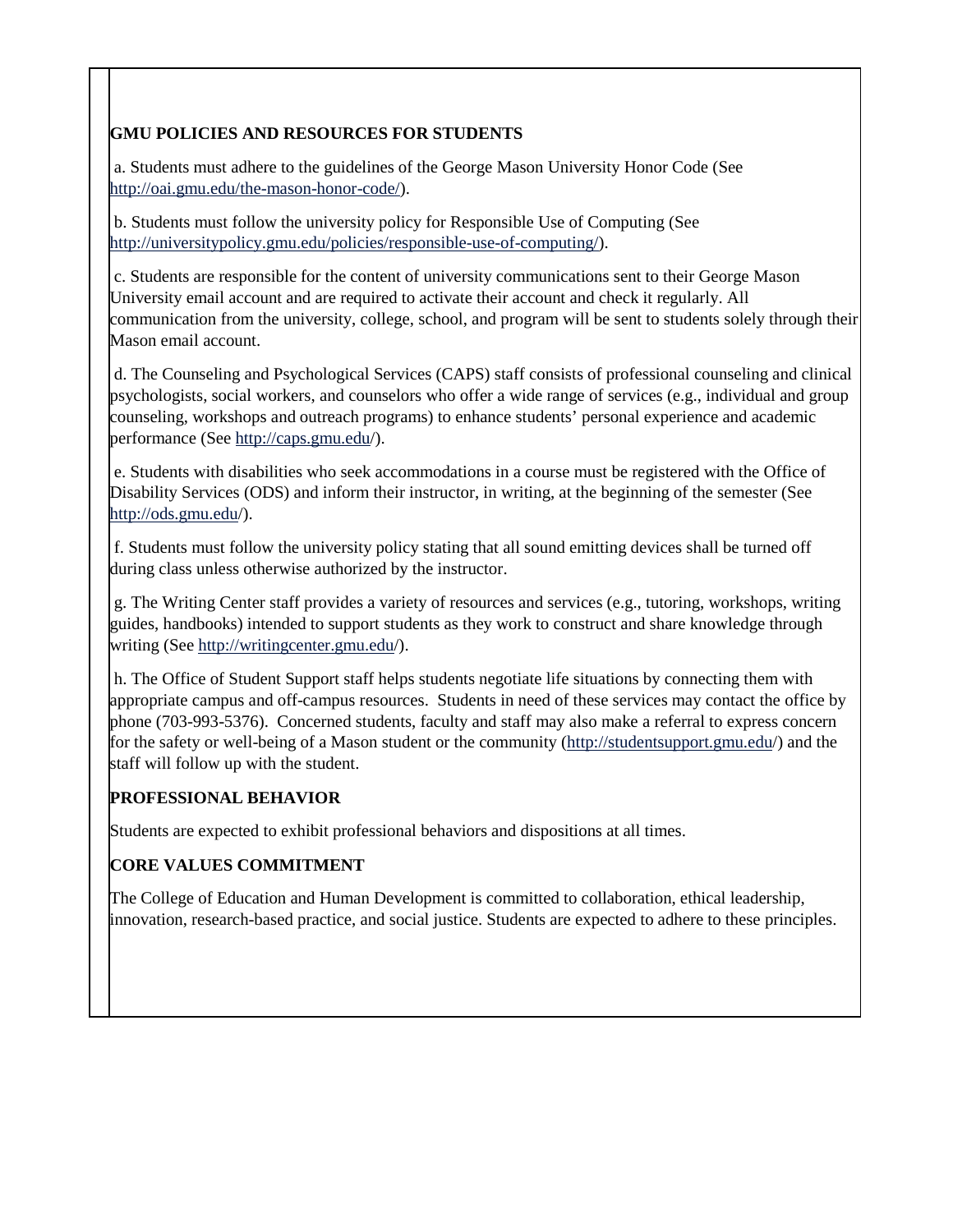#### **TENTATIVE COURSE SCHEDULE:**

| <b>DATE</b> |          |                | <b>TOPIC</b>                                       | <b>READINGS/ASSIGNMENT DUE</b>                   |  |  |
|-------------|----------|----------------|----------------------------------------------------|--------------------------------------------------|--|--|
| T           | January  | 24             | First Day of Class                                 | <b>Buy the Book</b>                              |  |  |
| T           | January  | 31             | Moral Reasoning: An Introduction                   | Chapter 1 Malloy Ch 3 p57-64                     |  |  |
| T           | February | $\overline{7}$ | Ethical & Unethical Behavior                       | Chapter 2 Malloy Ch 4 p71-79                     |  |  |
| T           | February | 14             | Moral Education and Development                    | Chapter 3 Malloy Ch 6 p109                       |  |  |
| T           | February | 21             | Exam 1                                             |                                                  |  |  |
| T           | February | 28             | Performance Enhancement                            | Chapter 4                                        |  |  |
| T           | March    | $\overline{7}$ | Violence In Sport                                  | Chapter 5                                        |  |  |
| T           | March    | 14             | <b>SPRING BREAK</b>                                |                                                  |  |  |
| T           | March    | 21             | Race Equity in Sport                               | Chapter <sub>6</sub>                             |  |  |
| T           | March    | 28             | Gender Equity                                      | Chapter 7                                        |  |  |
| T           | April    | $\overline{4}$ | Exam 2                                             |                                                  |  |  |
| T           | April    | 11             | Intercollegiate Sport                              | Chapter 8                                        |  |  |
| T           | April    | 18             | <b>Sport Managers</b>                              | Chapter 9                                        |  |  |
| T           | April    | 25             | <b>Ethical Principles for Sport and Recreation</b> | Chapter 7 (Malloy)                               |  |  |
| T           | May      | $\overline{2}$ | Recreation and Sport in the New Millennium         | Chapter 2 (Malloy)                               |  |  |
| T           | May      | 9              | <b>READING DAY</b>                                 |                                                  |  |  |
| T           | May      | 16             | Final Exam 7:30 - 10:15                            | Schneider: Chapters 8,9 Malloy:<br>Chapters 2, 7 |  |  |

*Note: Faculty reserves the right to alter the schedule as necessary.*

Tests: Tests will be multiple choice covering the assigned chapters and readings. There will be two tests (mid-term and final exam). Each worth 120 points.

Quizzes: There will be three quizzes throughout the semester. They are unannounced and based on the reading from the previous class. The quizzes will be true/false, ten questions.

Participation: Students will be asked to choose two current event articles from any reliable media source that relates to a chapter in the book. Students will then present the article for discussion. Each article is worth five points.